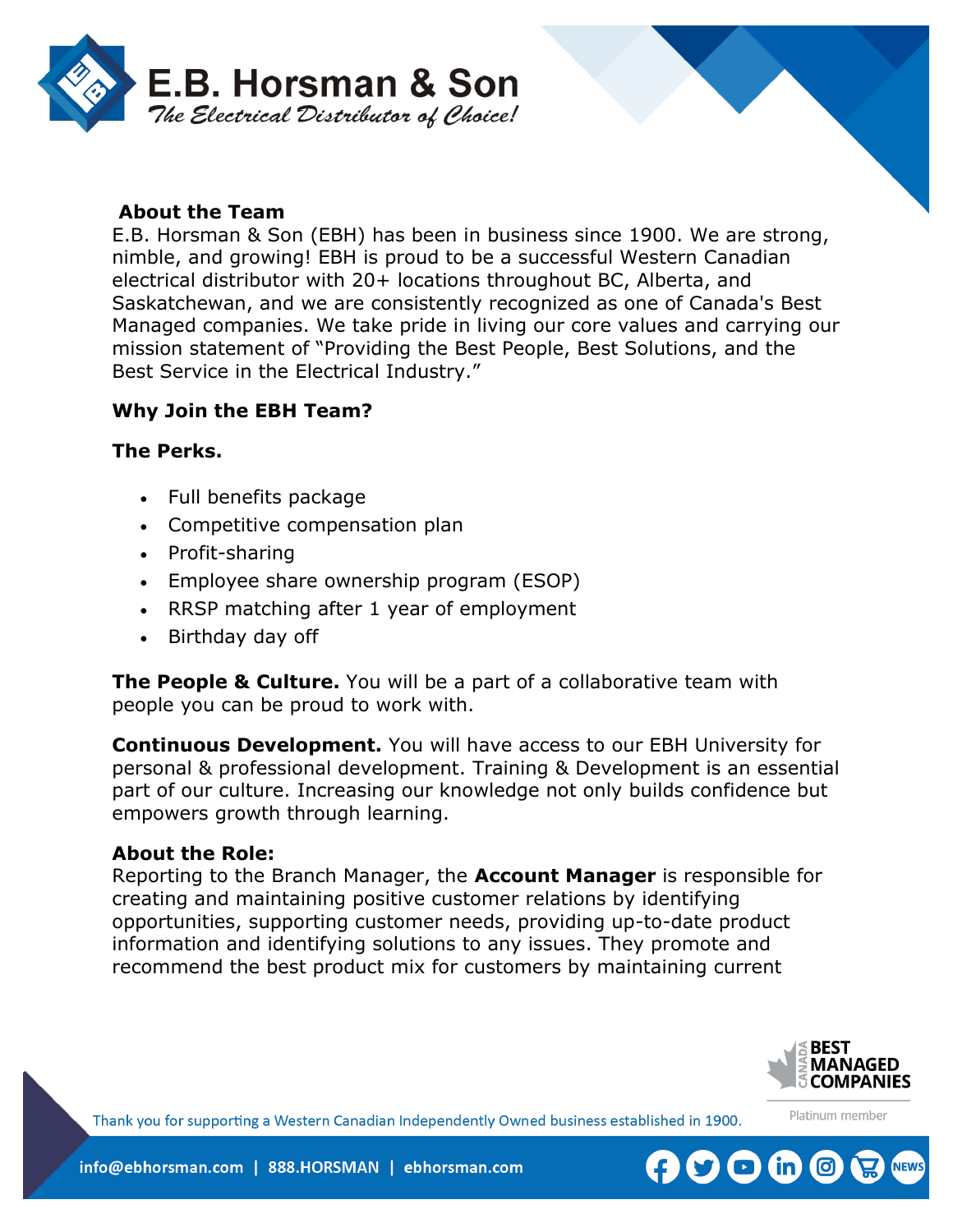

industry knowledge and striving to meet or exceed organizational sales targets.

#### **Work Location:**

**Branch Location:** [2255 S Quinn Street South, Prince George BC](https://www.bing.com/local?lid=YN1226x7357768287598413521&id=YN1226x7357768287598413521&q=E.B.+Horsman+%26+Son&name=E.B.+Horsman+%26+Son&cp=53.902259826660156%7e-122.79263305664062&ppois=53.902259826660156_-122.79263305664062_E.B.+Horsman+%26+Son) 

# **What are the Key Accountabilities?**

- **Customer relations.** Having an approachable demeanour and a positive "customer first" attitude will help with this role as you will develop new and expand existing accounts.
- **Solution orientated.** There will be times when our customers will challenge you with a request where you will need to think outside of the box and be solution-driven.
- **Open communicator.** Communication is key for this role both verbal and written communication skills to provide updates to our customers such as new products updates.
- **Time management.** With the continued growth, you will be challenged in a fast-paced environment with competing priorities.
- **Continuous learner.** Previous electrical experience is an asset, however; we will be providing regular product training to improve skills and knowledge.
- **Driving sales**. Analyze and utilize data for in-depth evaluation of accounts to recognize revenue opportunities and drive sales.
- **You will be a presenter.** There may be an opportunity where you will be required to lead presentations and meetings.
- **Going above and beyond.** There will be times when you are needed outside of Branch office hours on telephone or email for networking and relationship-building activities. Some overnight travel may be required.



Platinum member

 $\left( \begin{array}{c} \bullet \\ \bullet \end{array} \right)$ 

Thank you for supporting a Western Canadian Independently Owned business established in 1900.